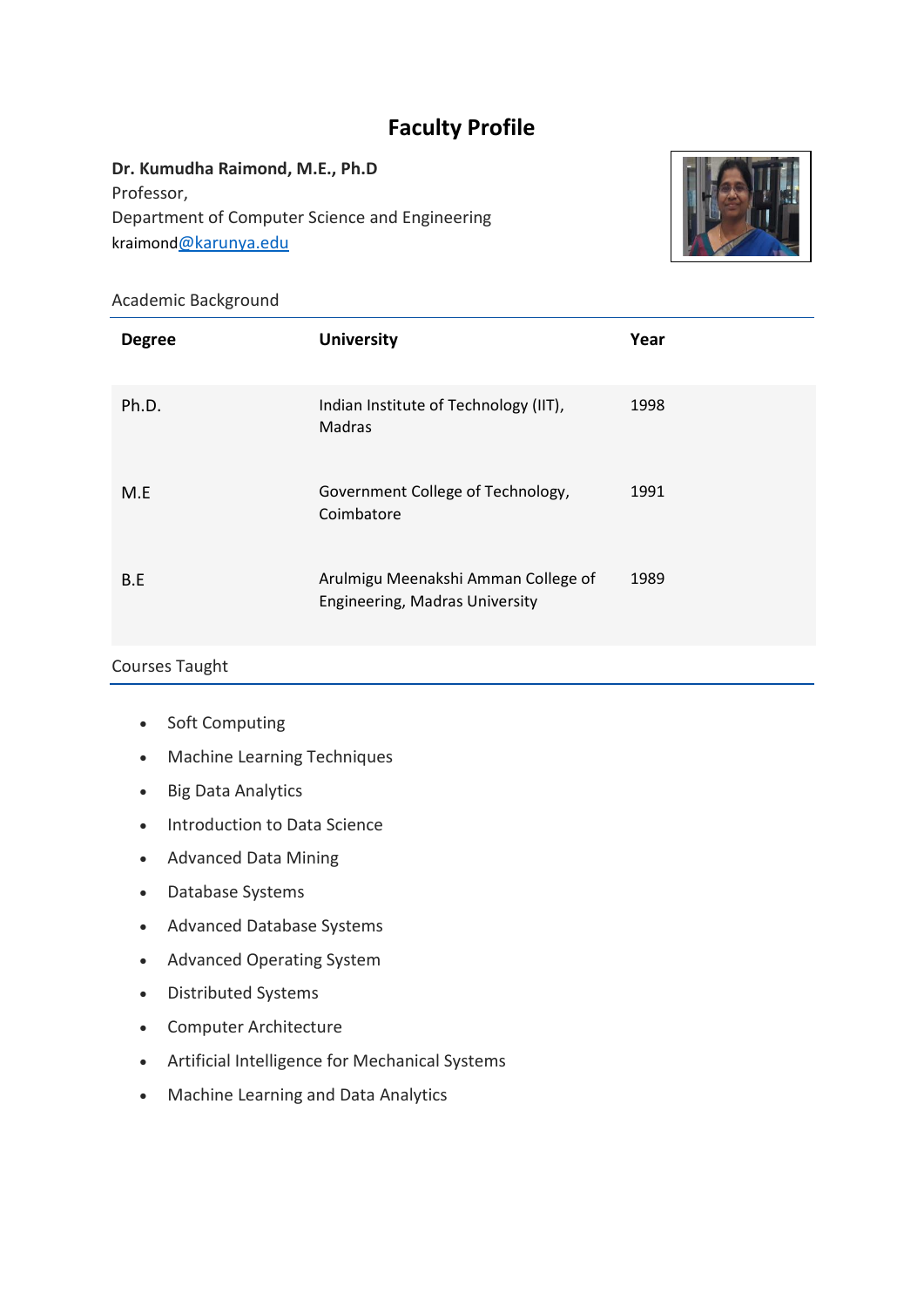Research Interests

- Medical Image Processing
- Satellite Image Processing
- Application of Soft Computing and Machine Learning Techniques in Biomedical, Bioinformatics, Biometrics and Precision Agriculture Applications
- Big Data Analytics
- Biomedical Text Processing
- Watermarking

Most recent Publications

#### **JOURNALS (SCOPUS)**

- Offline candidate hand gesture selection and trajectory determination for continuous ethiopian sign language, Abadi Tsegay, Dr. Kumudha Raimond, Journal of Theoretical and Applied Information Technology, Vol.36, No.1, pp. 145-153, 2012, Scopus Indexed
- Optimizing Caching in a Patch Streaming Multimedia-on-Demand System, Dinkisa Aga Bulti and Kumudha Raimond, Journal of Computing Science and Engineering, Vol. 9, No. 3, pp. 134-141, September 2015, Scopus Indexed
- Drought Pattern Investigation Through Processing Normalized Vegetation Index-Based Satellite Images, Taye Tolu Mekonnen, Kumudha Raimond, i-manager's Journal on Pattern Recognition, Vol. 2, No. 3, September - November 2015, Scopus Indexed.
- Investigating the Effects of Security Attacks on the Performance of TCP Variants and Routing Protocols in MANET, Henock Mulugeta, Dereje Hailemariam, Kumudha Raimond, International Journal of Computer Applications in Technology, Vol. 51, No. 3, pp.235-246, May 2015 (IF =0.753)
- TCP-PLDR: A Novel Packet Loss Detection and Response Mechanism for TCP in Mobile Ad Hoc Networks, Henock Mulugeta, Kumudha Raimond, Dereje Hailemariam, Ad Hoc & Sensor Wireless Networks, 2015, Vol.28, No.3-4, pp.183-202, IF-0.478, Scopus Indexed.
- An Overview of Technological Revolution in Satellite Image Analysis, Jenice Aroma. R, Kumudha Raimond, Journal of Engineering Science and Technology Review, 9(4), 2016, 1-5, Scopus Indexed.
- [An Empirical Study on the Influence of Image Filters in Effective Closed Contour](http://www.indjst.org/index.php/indjst/article/view/108822)  [Extraction of Lakes in](http://www.indjst.org/index.php/indjst/article/view/108822) [Satellite Images, J](http://www.indjst.org/index.php/indjst/article/view/108822)enice Aroma. R, Kumudha Raimond, Indian Journal of Science and Technology, 10(5), Feb 2017, Web of Science, Scopus Indexed
- An improvement of the parameterized frequent directions algorithm, Deena P.F., Kumudha Raimond, International Journal of Data Mining and Knowledge Discovery, Data Mining Knowledge Discovery Vol.32, pp.453–482, 2018, Scopus Indexed, IF=2.481.
- Intelligent technique based automatic detection of cervical cancer: A review, Rajapushpam, W.E., Kumudha Raimond, Journal of Advanced Research in Dynamical and Control Systems, 2018, 10 (5), pp. 886-890, Scopus Indexed
- A practical streaming approximate matrix multiplication algorithm, [Deena P. Francis,](https://www.sciencedirect.com/science/article/pii/S1319157818306396?via%3Dihub#!) [Kumudha Raimond,](https://www.sciencedirect.com/science/article/pii/S1319157818306396?via%3Dihub#!) [Journal of King Saud University -](https://www.scopus.com/sourceid/21100389724?origin=resultslist) Computer and Information [Sciences,](https://www.scopus.com/sourceid/21100389724?origin=resultslist) Sept 2018, Doi[:10.1016/j.jksuci.2018.09.010](https://doi.org/10.1016/j.jksuci.2018.09.010)
- Role of reversible image watermarking in medical imaging, (2018) Journal of Advanced Research in Dynamical and Control Systems, Paul, S.T., Kumudha Raimond, 10 (5 Special Issue), 2018, pp.880-885, Scopus Indexed.
- Design of an interactive biomedical text mining framework to recognize real-time drug entities using machine learning algorithms, [Chukwuocha, C.,](https://www.scopus.com/authid/detail.uri?authorId=57205023056&eid=2-s2.0-85058335716) [Mathu, T.,](https://www.scopus.com/authid/detail.uri?authorId=46161495000&eid=2-s2.0-85058335716) [Raimond, K.,](https://www.scopus.com/authid/detail.uri?authorId=24776550700&eid=2-s2.0-85058335716) [Procedia Computer Science,](https://www.scopus.com/sourceid/19700182801?origin=recordpage) Vol. 143, pp. 181-188, Sept 2018, DOI: 10.1016/j.procs.2018.10.374.
- Handwritten signature forgery detection using convolutional neural networks, [Jerome](https://www.scopus.com/authid/detail.uri?authorId=57205019107&eid=2-s2.0-85058311839)  [Gideon, S.](https://www.scopus.com/authid/detail.uri?authorId=57205019107&eid=2-s2.0-85058311839)[, Kandulna, A.,](mailto:sjeromegideon@karunya.edu.in) [Kujur, A.A.,](https://www.scopus.com/authid/detail.uri?authorId=57205026219&eid=2-s2.0-85058311839) [Diana, A.,](https://www.scopus.com/authid/detail.uri?authorId=57205021041&eid=2-s2.0-85058311839) [Raimond, K.,](https://www.scopus.com/authid/detail.uri?authorId=24776550700&eid=2-s2.0-85058311839) [Procedia Computer Science,](https://www.scopus.com/sourceid/19700182801?origin=recordpage) Vol. 143, pp. 978-987, Sept 2018, Doi:10.1016/j.procs.2018.10.336.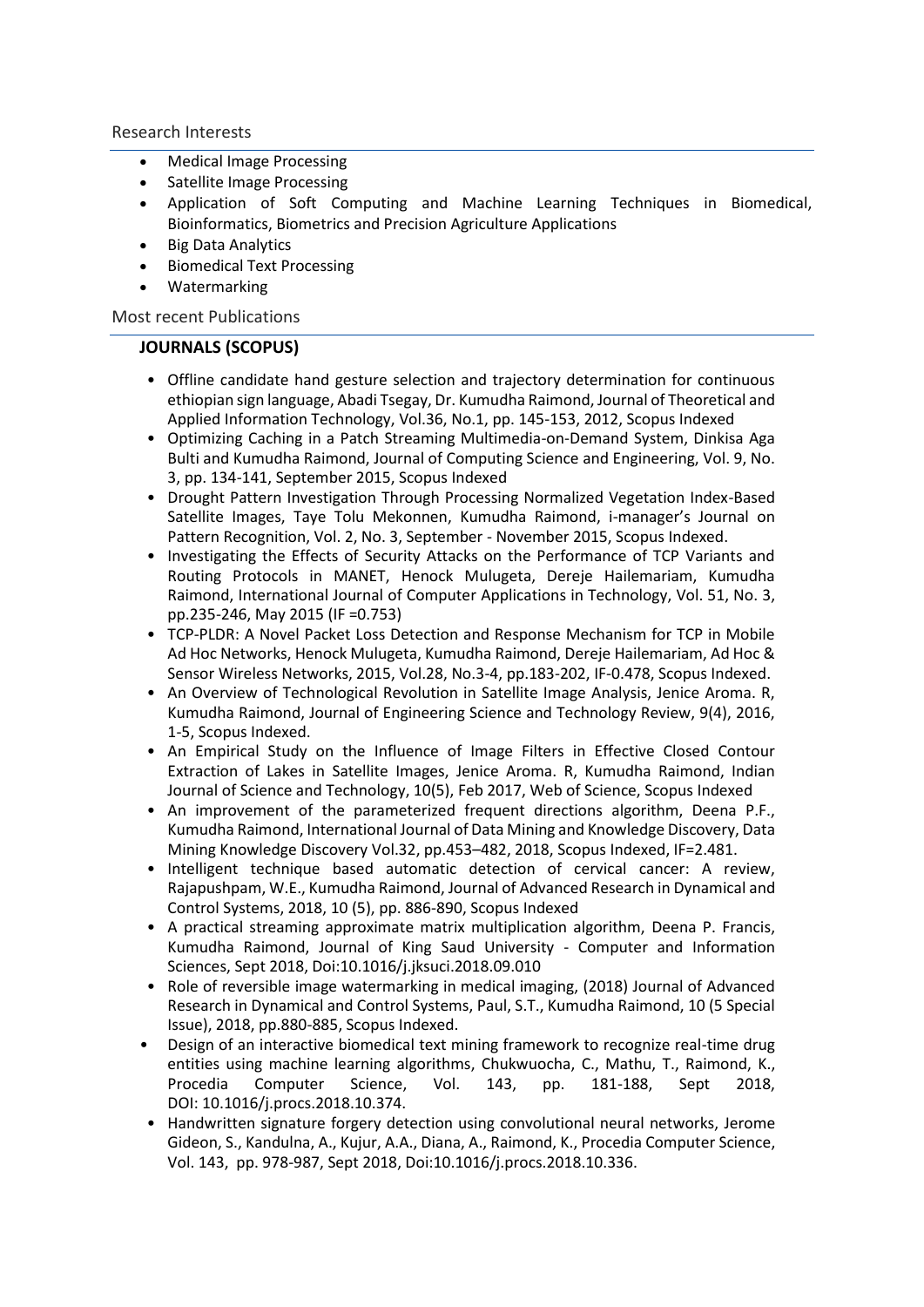- An integrated method for improving remodularization in software systems using probability method, [Varghese, B.G.,](https://www.scopus.com/authid/detail.uri?authorId=57211345719&eid=2-s2.0-85073577363) [Raimond, K ,](https://www.scopus.com/authid/detail.uri?authorId=24776550700&eid=2-s2.0-85073577363) [Lovesum, J.,](https://www.scopus.com/authid/detail.uri?authorId=57209497347&eid=2-s2.0-85073577363) [International Journal of](https://www.scopus.com/sourceid/21100889409?origin=recordpage)  [Innovative Technology and Exploring Engineering](https://www.scopus.com/sourceid/21100889409?origin=recordpage) Vol. 8, Issue 9, pp. 2662-2668, July 2019.
- A novel approach for automatic remodularization of software systems using extended ant colony optimization algorithm, [Varghese R, B.G.,](https://www.scopus.com/authid/detail.uri?authorId=57209509913&eid=2-s2.0-85067954922) [Raimond, K.,](https://www.scopus.com/authid/detail.uri?authorId=24776550700&eid=2-s2.0-85067954922) [Lovesum, J.,](https://www.scopus.com/authid/detail.uri?authorId=57209497347&eid=2-s2.0-85067954922) I[nformation and Software Technology,](https://www.scopus.com/sourceid/18732?origin=recordpage) Vol. 114, pp.107-120, October 2019.
- NGS [short read alignment algorithms and the role of big data and cloud computing,](https://www.scopus.com/record/display.uri?eid=2-s2.0-85069544167&origin=resultslist&sort=plf-f&src=s&st1=Raimond&st2=kumudha&nlo=1&nlr=20&nls=count-f&sid=0387ec2894bfd6579e04c340fa18641d&sot=anl&sdt=aut&sl=37&s=AU-ID%28%22Raimond%2c+Kumudha%22+24776550700%29&relpos=3&citeCnt=0&searchTerm=) [Rexie, J.A.M.,](https://www.scopus.com/authid/detail.uri?origin=resultslist&authorId=57205482258&zone=) [Raimond, K.,](https://www.scopus.com/authid/detail.uri?origin=resultslist&authorId=24776550700&zone=) [Mythily, M.,](https://www.scopus.com/authid/detail.uri?origin=resultslist&authorId=49361603000&zone=) [Kethsy Prabavathy, A.,](https://www.scopus.com/authid/detail.uri?origin=resultslist&authorId=57195986970&zone=) [International Journal of](https://www.scopus.com/sourceid/21100889409?origin=recordpage)  [Innovative Technology and Exploring Engineering](https://www.scopus.com/sourceid/21100889409?origin=recordpage) Vol. 8, Issue 9, pp. 967-971, July 2019.
- [A novel planar antenna array for a ground-based synthetic aperture radar,](https://www.scopus.com/record/display.uri?eid=2-s2.0-85070059264&origin=resultslist&sort=plf-f&src=s&st1=Raimond&st2=kumudha&nlo=1&nlr=20&nls=count-f&sid=0387ec2894bfd6579e04c340fa18641d&sot=anl&sdt=aut&sl=37&s=AU-ID%28%22Raimond%2c+Kumudha%22+24776550700%29&relpos=4&citeCnt=0&searchTerm=) [Vincent,](https://www.scopus.com/authid/detail.uri?origin=resultslist&authorId=57205081760&zone=)  [S.,](https://www.scopus.com/authid/detail.uri?origin=resultslist&authorId=57205081760&zone=) [Francis, S.A.J.,](https://www.scopus.com/authid/detail.uri?origin=resultslist&authorId=34978755600&zone=) [Raimond, K.,](https://www.scopus.com/authid/detail.uri?origin=resultslist&authorId=24776550700&zone=) [Ali, T.,](https://www.scopus.com/authid/detail.uri?origin=resultslist&authorId=55279399000&zone=) [Kumar, O.P.,](https://www.scopus.com/authid/detail.uri?origin=resultslist&authorId=46161308500&zone=) [Serbian Journal of Electrical](https://www.scopus.com/sourceid/21100812121?origin=resultslist)  [Engineering,](https://www.scopus.com/sourceid/21100812121?origin=resultslist) Vol. 16, Issue. 2, pp. 195-209, June 2019.
- [A study of types of sensors used in remote sensing,](https://www.scopus.com/record/display.uri?eid=2-s2.0-85067246424&origin=resultslist&sort=plf-f&src=s&st1=Raimond&st2=kumudha&nlo=1&nlr=20&nls=count-f&sid=0387ec2894bfd6579e04c340fa18641d&sot=anl&sdt=aut&sl=37&s=AU-ID%28%22Raimond%2c+Kumudha%22+24776550700%29&relpos=9&citeCnt=0&searchTerm=) [Vincent, S.,](https://www.scopus.com/authid/detail.uri?origin=resultslist&authorId=57205081760&zone=) [Francis, S.A.J.,](https://www.scopus.com/authid/detail.uri?origin=resultslist&authorId=34978755600&zone=) [Raimond,](https://www.scopus.com/authid/detail.uri?origin=resultslist&authorId=24776550700&zone=)  [K.,](https://www.scopus.com/authid/detail.uri?origin=resultslist&authorId=24776550700&zone=) [Kumar, O.P.](https://www.scopus.com/authid/detail.uri?origin=resultslist&authorId=46161308500&zone=) [International Journal of Electronics and Telecommunications,](https://www.scopus.com/sourceid/20000195009?origin=resultslist) Vol. 65, Issue , pp. 217-228, 2019.
- A fast and accurate explicit kernel map, Deena P.F., Kumudha Raimond, Artificial Intelligence, Volume 50, Issue 3, pp. 647-66, March 2020, IF:3.325.
- Major advancements in kernel function approximation, Deena P.F., Kumudha Raimond, [Artificial Intelligence Review,](https://www.scopus.com/sourceid/24141?origin=recordpage) 2020, IF:5.747
- Investigation on Spectral Indices and Soft Classifiers-Based Water Body Segmentation Approaches for Satellite Image Analysis, [Aroma, R.J.,](https://www.scopus.com/authid/detail.uri?authorId=57219575308) [Raimond, K.,](https://www.scopus.com/authid/detail.uri?authorId=24776550700) Journal of the Indian Society of Remote Sensing, 2020, IF:0.997.

### **CONFERENCES (SCOPUS)**

- Minimizing Error in Tool Wear Estimation using Artificial Neural Network, Kumudha Raimond, IEEE International Conference on Industrial Technology, India, 2006, pp.2049- 2054, Scopus Indexed.
- Design and Performance Analysis of Energy Efficient Technique for Wireless Multimedia Sensor Networks using Machine Learning Algorithms, Kibrewerk Akalu, Kumudha Raimond, World Congress on Information and Communication Technologies (WICT 2011), Mumbai, Dec 2011, Scopus Indexed
- Performance improvement of TCP using TCP-DOOR-TS algorithm in mobile ad hoc networks. Henock Mulugeta, Kumudha Raimond, 13th IEEE International Conference on Communication Technology, 2011, Scopus Indexed
- Ethiopian Sign Language Recognition using Artificial Neural Network, Yonas Fantahun, Kumudha Raimond, 10th International Conference on Intelligent Systems Design and Applications, Cairo, November 2010, pp. 995-1000, Scopus Indexed
- Performance of TCP Variants over Proactive and Reactive Routing Protocols in MANET, Henock Mulugeta, Kumudha Raimond, International ACM Conference on Management of Emergent Digital Ecosystems, (MEDES'12), Oct 2012, Scopus Indexed
- Intelligent Land Cover Detection in Multi-Sensor Satellite Images, Jenice Aroma. R, Dr. Kumudha Raimond[, Advances in Intelligent Systems and Computing,](https://www.scopus.com/sourceid/5100152904?origin=recordpage)(18th Online World Conference on Soft Computing in Industrial Applications World Wide Web, 1-12 December 2014), Vol. 864, pp. 118-128, 2019.
- A Review on Availability of Remote Sensing Data, Jenice Aroma. R, Kumudha Raimond, International Conference on IEEE Technological Innovations in ICT for Agriculture and Rural Development, Chennai, July 2015, Scopus Indexed
- Comparison of machine learning techniques for the identification of the stages of Parkinson's disease, Deena. P.F, Kumudha Raimond, International Conference on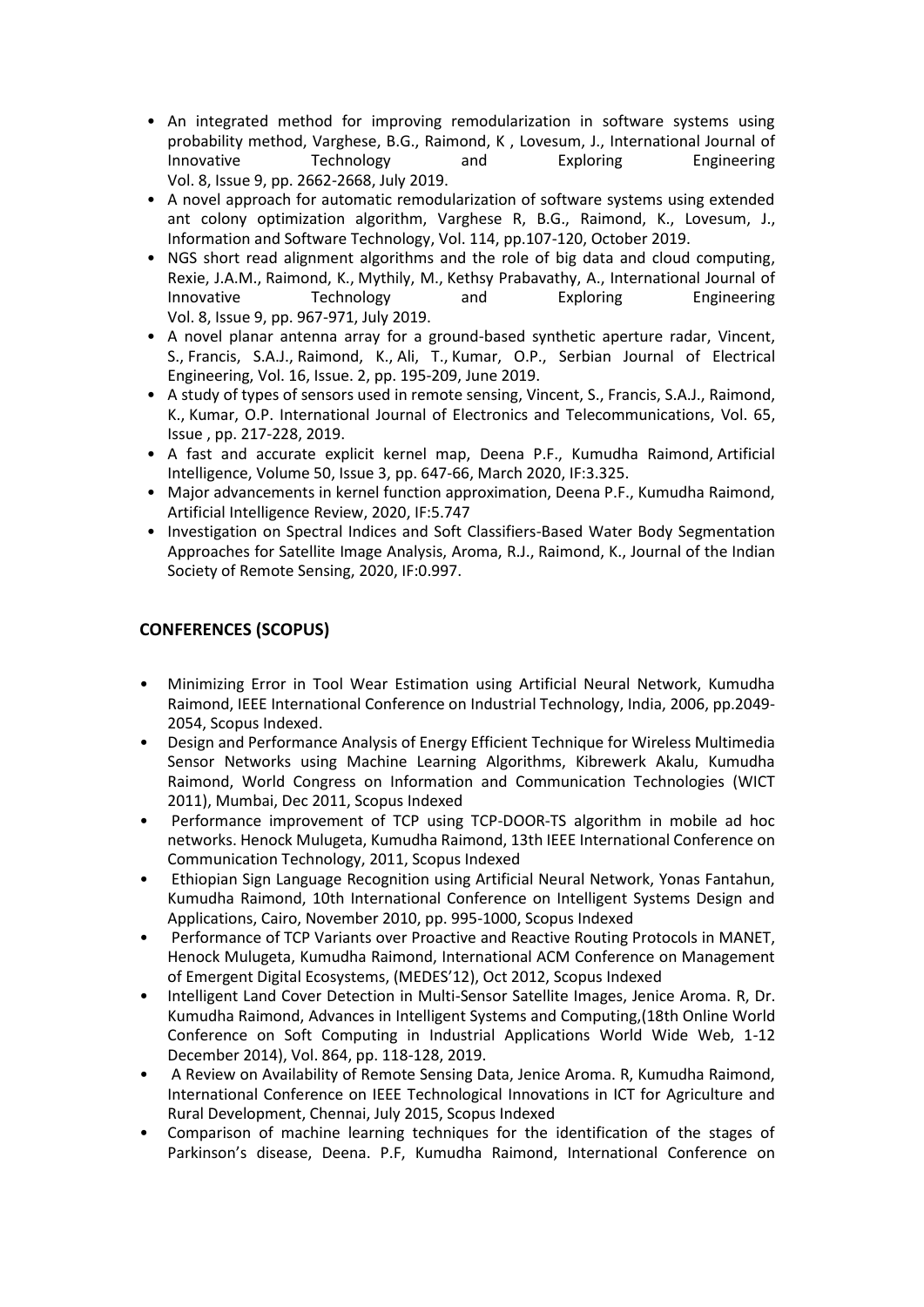Computational Intelligence, Cyber Security and Computational Models, ICC3 2015; Coimbatore; India; December 2015, 412, 247-259, Scopus Indexed

- Empirical evaluation of Kernel PCA approximation methods in classification tasks, Deena. P.F, Kumudha Raimond, International Conference on IoT, Data Science and Security, PSG Tech Coimbatore, Jan 2017.
- A random Fourier features based streaming algorithm for anomaly detection in large datasets, Deena. P.F, Kumudha Raimond, International Conference on Big data and Cloud Computing, Advances in Intelligent Systems and Computing, Vol 645, pp. 209-217, Apr 2017, DOI: 10.1007/978-981-10-7200-0\_18.
- Optimization of gain and return loss of a 2 × 6 planar coaxial cavity horn antenna array for MELISSA, Vincent, S., Francis, S.A.J. Kumar, O.P., Raimond, K, IEEE International Conference on Antenna Innovations and Modern Technologies for Ground, Aircraft and Satellite Applications, iAIM 2017, pp. 1-4, Nov 2017, DOI: 10.1109/IAIM.2017.8402612.
- Identification of dockage in paddy using multiclass SVM, Vithu, P., Anitha, J., Raimond, K., Moses, J.A., IEEE International Conference on Signal Processing and Communication, ICSPC 2017, pp. 389-393, July 2017, DOI: 10.1109/CSPC.2017.8305876.
- Artificial neural network based prediction of monthly global solar radiation in Indian stations, D Shruthi; M. S. P. Subathra; Jagriti Kumari; Kumudha Raimond, IEEE International Conference on Signal Processing and Communication, ICSPC 2017, pp. 410- 414, July 2017, DOI: 10.1109/CSPC.2017.8305880.
- A novel two-tier paradigm for labeling water bodies in supervised satellite image classification, R. Jenice Aroma, Kumudha Raimond, IEEE International Conference on Signal Processing and Communication, ICSPC 2017, pp.384-388, July 2017, DOI[:10.1109/CSPC.2017.8305875.](https://doi.org/10.1109/CSPC.2017.8305875)
- Evolution of Methods for NGS Short Read Alignment and Analysis of the NGS Sequences for Medical Applications, [Rexie, J.A.M.,](https://www.scopus.com/authid/detail.uri?authorId=57205482258&eid=2-s2.0-85060245859) [Raimond, K.,](https://www.scopus.com/authid/detail.uri?authorId=24776550700&eid=2-s2.0-85060245859) [Lecture Notes in Computational](https://link.springer.com/bookseries/8910)  [Vision and Biomechanics](https://link.springer.com/bookseries/8910) book series (LNCVB), Vol.31, pp.135-142, July 2018, Doi: 10.1007/978-3-030-04061-1\_13.
- [A hassle-free shopping experience for the visually impaired: An assistive technology](https://www.scopus.com/record/display.uri?eid=2-s2.0-85060207640&origin=resultslist#corrAuthorFooter)  [application,](https://www.scopus.com/record/display.uri?eid=2-s2.0-85060207640&origin=resultslist#corrAuthorFooter) [Paul, S.T.,](https://www.scopus.com/authid/detail.uri?authorId=57204726759&eid=2-s2.0-85060207640) [Raimond, K.,](https://www.scopus.com/authid/detail.uri?authorId=24776550700&eid=2-s2.0-85060207640) [Lecture Notes in Computational Vision and](https://www.scopus.com/sourceid/21100380994?origin=recordpage)  [Biomechanics,](https://www.scopus.com/sourceid/21100380994?origin=recordpage) Vol. 31, pp. 207-217, July 2018, Doi: 10.1007/978-3-030-04061-1\_21.
- Recovery of a failed antenna element using genetic algorithm and particle swarm optimization for MELISSA, [Vincent, S.,](https://www.scopus.com/authid/detail.uri?authorId=57192685919&eid=2-s2.0-85059932958) [John Francis, S.A.,](https://www.scopus.com/authid/detail.uri?authorId=34978755600&eid=2-s2.0-85059932958) [Kumar, O.P.,](https://www.scopus.com/authid/detail.uri?authorId=46161308500&eid=2-s2.0-85059932958) [Raimond, K.,](https://www.scopus.com/authid/detail.uri?authorId=24776550700&eid=2-s2.0-85059932958) [Communications in Computer and Information Science,](https://www.scopus.com/sourceid/17700155007?origin=recordpage) 4th International Symposium on Signal Processing and Intelligent Recognition Systems, SIRS 2018, Vol. 968, pp. 217-228, Sept 2018, Doi: 10.1007/978-981-13-5758-9\_19.
- A Comparative Performance Evaluation of Beamforming Techniques for a 2x6 Coaxial Cavity Horn Antenna Array for MELISSA, Vincent S., Francis S. A. J., Kumar O. P., Raimond K., Lecture Notes in Electrical Engineering series, 1st International Conference on Engineering Vibration, Communication and Information Processing (ICoEVCI-2018), India, Vol. 478, pp. 65-74, Mar 2018.
- An IoT-Enabled Hadoop-Based Data Analytics and Prediction Framework for a Pollution-Free Smart-Township and an Asthma-Free Generation, [Paul, S.T.,](https://www.scopus.com/authid/detail.uri?authorId=57204726759&eid=2-s2.0-85059070918) [Raimond, K.,](https://www.scopus.com/authid/detail.uri?authorId=24776550700&eid=2-s2.0-85059070918) [Kanaga,](https://www.scopus.com/authid/detail.uri?authorId=57201501239&eid=2-s2.0-85059070918)  [G.M.,](https://www.scopus.com/authid/detail.uri?authorId=57201501239&eid=2-s2.0-85059070918) International Conference on Big data and Cloud Computing, ICBDCC 2018, Advances in Intelligent Systems and Computing book series, Vol.750, pp 577-587, Mar 2018, DOI: 10.1007/978-981-13-1882-5\_51.
- A Wavelet Transform Applied Spectral Index for Effective Water Body Extraction from Moderate-Resolution Satellite Images, R. Jenice Aroma, Kumudha Raimond, [Remote](https://www.scopus.com/sourceid/21100469658?origin=recordpage)  [Sensing and Digital Image Processing,](https://www.scopus.com/sourceid/21100469658?origin=recordpage) Vol. 24, pp. 255-274, Nov 2019.
- [Application of Image Fusion Approaches for Image Differencing in Satellite Image,](https://www.scopus.com/record/display.uri?eid=2-s2.0-85079827581&origin=resultslist&sort=plf-f&src=s&st1=Raimond&st2=kumudha&nlo=1&nlr=20&nls=count-f&sid=65c7261309856f46279163a61e8ebfeb&sot=anl&sdt=aut&sl=37&s=AU-ID%28%22Raimond%2c+Kumudha%22+24776550700%29&relpos=1&citeCnt=0&searchTerm=) R. Jenice Aroma, Kumudha Raimond, [Advances in Intelligent Systems and Computing,](https://link.springer.com/bookseries/11156) Vol.766, pp. 283-292, 2020.

Projects Guided